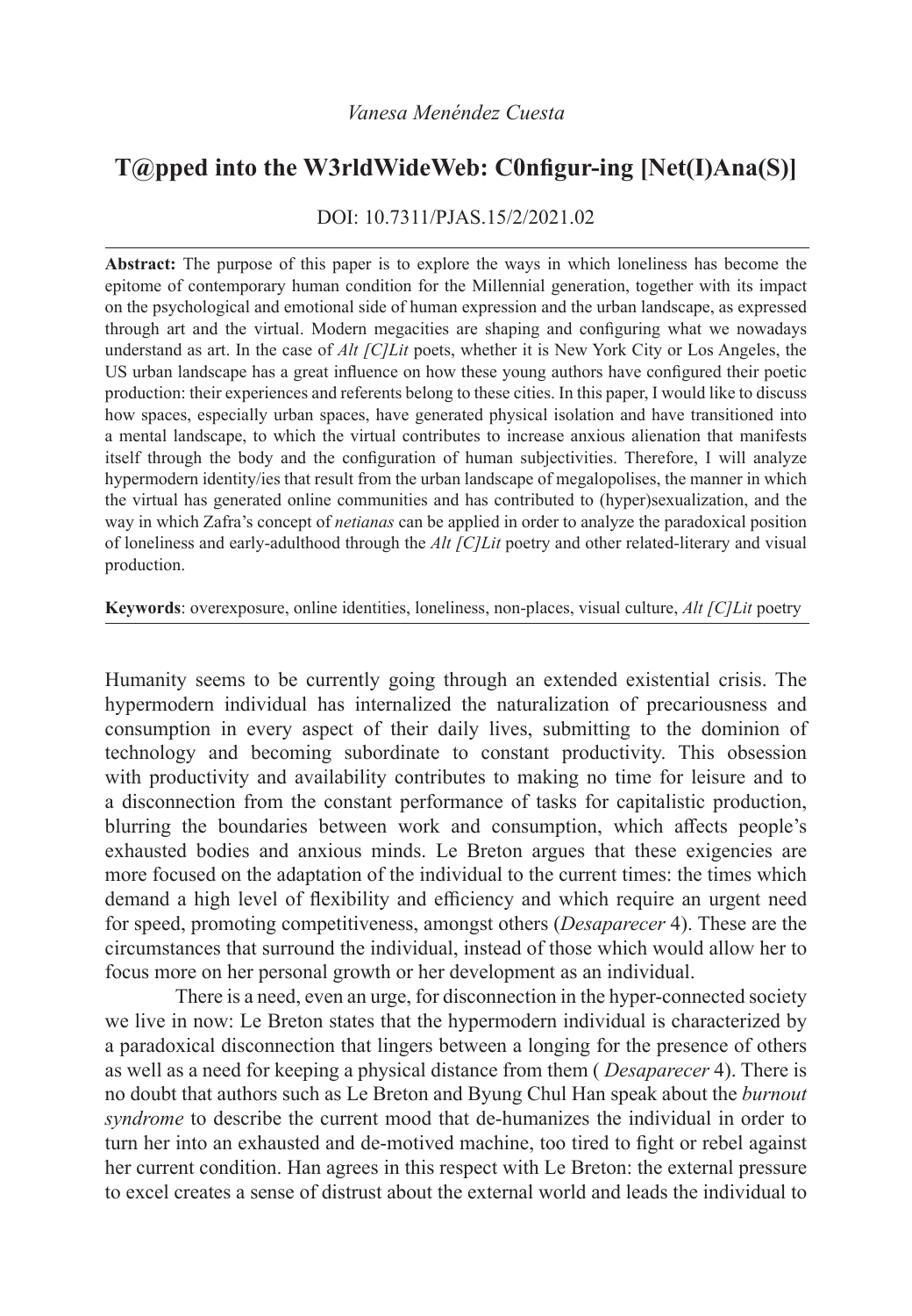look for a refuge inside themselves, which results in the "drilling and the emptying of the self" (Han 13). Hence, the virtual becomes a psychological, and even emotional, shelter for those who are too tired of living in a hostile and demanding real world. How has the city become a place of loneliness and bodily alienation? Is the virtual the next promised land for the tired and exhausted hopeless generation?

In *The Lonely City*, Olivia Laing offers an interesting analysis of the history of loneliness in New York by exploring the lives of some of the most famous twentiethcentury artists who lived and worked there. Through the art of Edward Hopper, Andy Warhol, Henry Darger and David Wojnarowicz, Laing reflects on how big cities have influenced the way these artists have employed art in order to explore and to express their alienation from society:

Cities can be lonely places, and in admitting this we see that loneliness doesn't necessarily require physical solitude, but rather an absence or paucity of connection, closeness, kinship: an inability, for one reason or another, to find as much intimacy as is desired. *Unhappy*, as the dictionary has it, *as a result of being without the companionship of others*. Hardly any wonder, then, that it can reach its apotheosis in a crowd. (Laing 4, emphasis in the original)

As a form of disconnection, the modern architecture that configures big megapolises like New York, loneliness has become a state of being rather than an option. Laing makes an interesting comment on this issue by analyzing Hopper's "Nighthawks" (1942): she describes the diner as "an urban aquarium, a glass cell" (21), as if the characters from the painting were trapped inside the glass structure of the diner that shows no exit to the exterior. Also, it is interesting to note that there is little, if any, interaction between the characters depicted in Hopper's painting. This is the kind of urban landscape in which you can visualize Sarah Jean Alexander, Gabby Bess, Ana Carrete, Mira Gonzalez or Melissa Broder, working on their writing in any crowded café in Manhattan or Los Angeles, alone in their virtual bubbles, disconnected and absorbed in an online dimension. It is not hard to imagine these *Alt [C]Lit* poets hiding their faces behind the shining screen, self-centered, composing or browsing the web as if reality did not exist.

In *Flesh and Stone*, Richard Sennett explores the evolution of urban spaces from ancient Greek to the contemporary, most modern megapolis, specifically New York. In his analysis, he focuses on the interaction between bodies and spaces. In particular, he points out how the mobility of the body is connected to the dissociation of the individual from her surroundings:

The physical condition of the travelling body reinforces this sense of disconnection from space. Sheer velocity makes it hard to focus one's attention on the passing scene…. Thus the new geography reinforces the world in narcotic terms; the body moves passively, desensitized in space, to destinations set in a fragmented and discontinuous urban geography. (Sennett 18)

In this sense, Augé's concept of non-places can be useful for the analysis of urban spaces as places for transit-movement: by using de Certeau's concept of space as a "frequented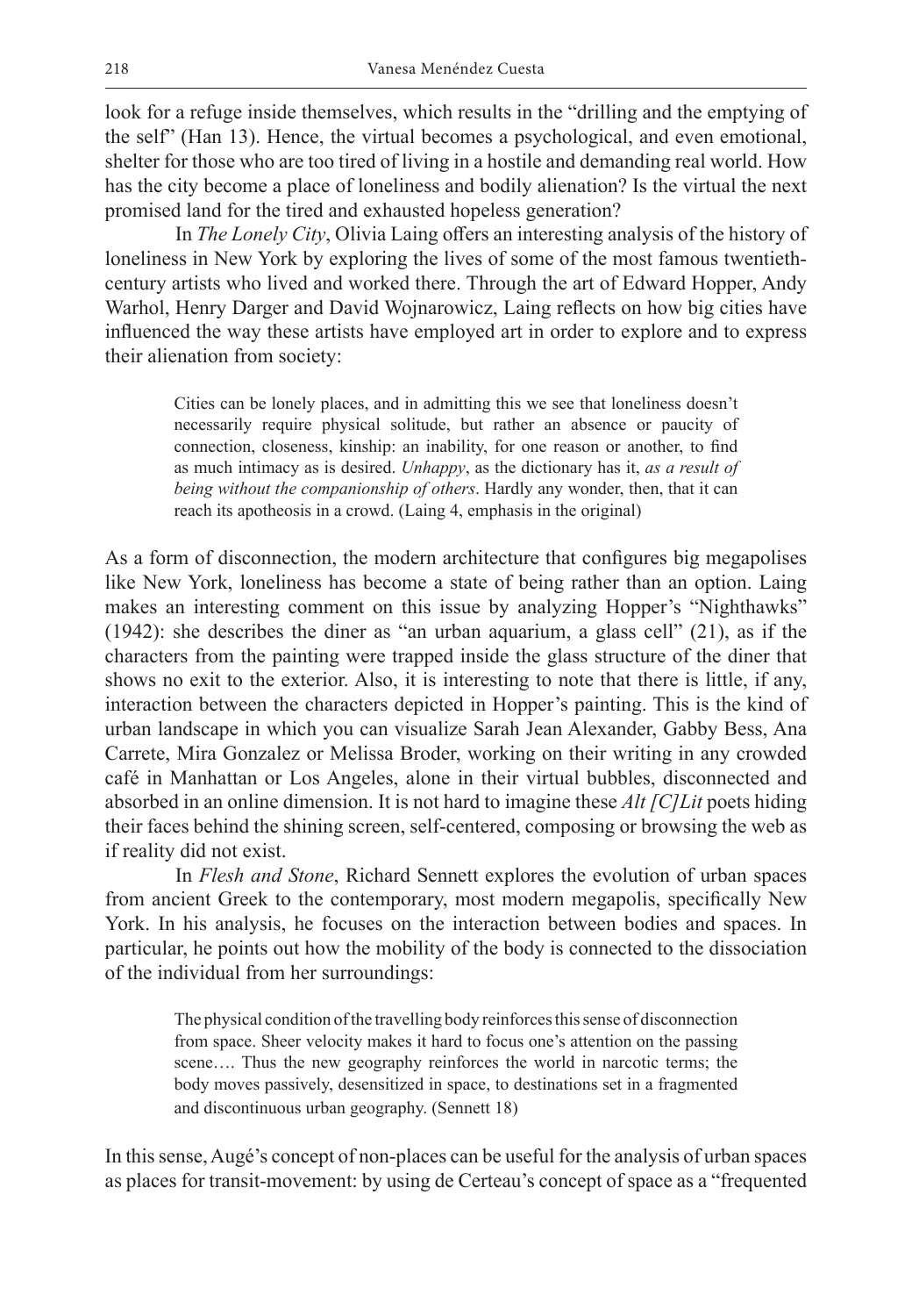place, an intersection of moving bodies," Augé argues that "it is the pedestrians who transform a street (geometrically defined as a place by town planners) into a space" (Augé 79). It seems that both Sennett and Augé apply de Certeau's theory of the body and space in order to explain the interactions between individuals and places through the materialization of corporeal movement that is produced within a space. It is as if the mind potentially disengages from the tedious and repetitive process of spatial movement that becomes a transition or displacement from one location to another.

Now, it seems evident that being and not being is connected to this idea of commuting as a moment of disengaging from one's own body, while putting one's mind in the next thing one plans to do, as is the case of Gabby Bess in her poem "BAD BITCH"1 from *Alone With Other People* (2013):

We mapped out every conceivable route through the subways of New York in our search to find Jay Z to show him our poetry (189)

As it is evident, Bess's goal is not "mapp[ing] out every conceivable route through the subways of New Yok" (189) as a way of exploring the underground tunnels of the city, but it becomes rather the means through which to succeed in meeting her idol, Jay Z, and to validate her poems. Transportation is not about enjoying the ride, but is rather the medium through which to get to the finish line, paradoxically not moving but still getting one's body to a different place. The subway as a space makes the individual disengage temporarily from her immediate medium, becoming a passive body from which the mind dissociates through daydreaming or thinking about something else. This view is supported by Augé, who identifies the means of human transportation in big cities as "non-places," that is as "installations needed for the accelerated circulation of passengers and goods" (34): this is what he has denominated as "spatial overabundance," one of the three figures of excess that Augé identifies as characteristic of "supermodernity" (40-41).

In Ana Carrete's "Cute taxi driver" from her poetry zine *make-believe lovemaking* (2012), the car and the taxi become two different spaces where abandonment and attraction take place through the absence or presence of transiting from one place to another: the absence of an ex-partner is evoked in the line "your car wasn't there anymore," and the sense of abandonment is reinforced in "you left without me" (Carrete 16). In the next stanza, the speaker's coping with this overwhelming emotion is expressed in "I vomited on the sidewalk," and her hesitation about having a breakup closure in "I texted goodbye" (16). Then, she immediately forgets about it, "but saved it as a draft," after finding out that life goes on and new opportunities arise in front her, as in "the taxi driver flirted with me / later" (16). The sequence that Carrete makes in the poem clearly presents a parallelism between how these "non-places," so overlooked in our daily experiences, interestingly mark emotional attachment and condition our emotional states without being noticed: these spaces of transition show one's inner landscape as an urbanely-conditioned individual.

<sup>1</sup> The titles and the poems are reproduced in this essay respecting the author's original use or lack of capitalization.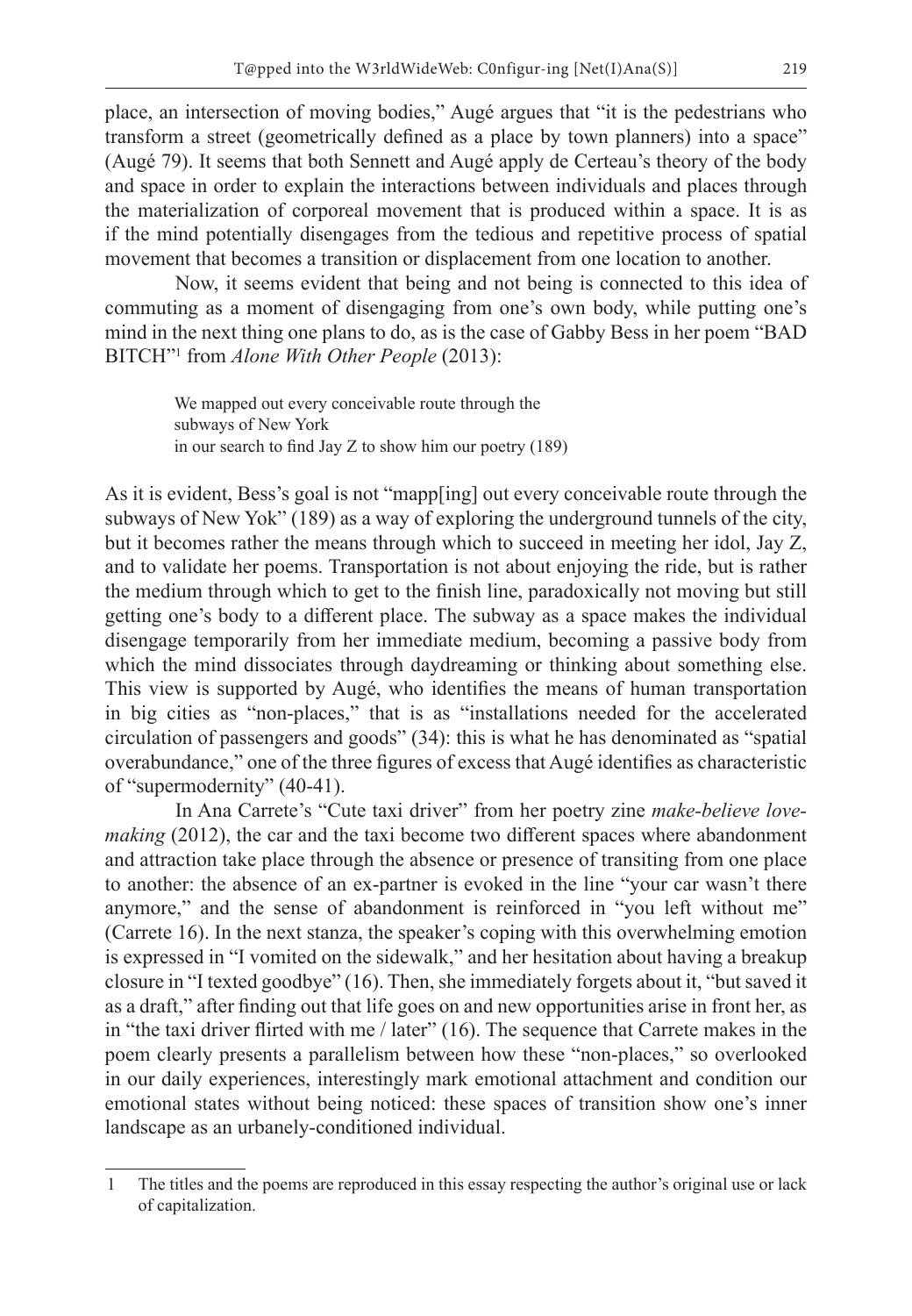It seems that young people today escape from the alienating hostility of big cities to look for some reassurance or relief through virtual reality and other social media. Disconnecting from the body helps to relieve the pain that loneliness causes by projecting oneself virtually, literally disintegrating into bits. Merleau-Ponty explained in *Phenomenology of Perception* (1945) how virtual subjectivities dissociate from their bodies in an attempt to regain the control that has been lost in the real world, through the simulation of self-spectacle:

The virtual body ousts the real one to such an extent that the subject no longer has the feeling of being in the world where he actually is… he inhabits the spectacle. The spatial tilts and takes up its new position. It is, then, a certain possession of the world by my body, a certain gearing of my body to the world. Being projected, in the absence of anchoring points, by the attitude of my body alone… when my actual body is at one with the virtual body required by the spectacle, and the actual spectacle with the setting which my body throws around it. (291-292)

Post-modernity has become the battleground of what seems to be a conflict between image, or immaterial idealization, and the body, or fleshly embodiment. According to Le Breton, the centrality of the body relies on its social symbolism that seems to tie up together at the same time that it constitutes one as an individual (*Antropología* 7). The social rupture of the individual with the other collectivities, which has also led her to abandon other moral and spiritual constructs, has left her with a sense of vast emptiness that is filled with constant activity as an attempt to cope with the existential void of nothingness. This radical division between individual and the collective is manifested in the extreme reclusiveness of *hikikomoris*, but it has also become a standardized symptom of the individualism that characterizes our times: the 'Me/Selfie culture' has become a norm that affects not only Millennials, but also other individuals across the generations that coexist now.

This obsessive reinversion of the external self through physical corporality is a problem that Melissa Broder explores in her book *So Sad Today* (2016), as it forms part of her reflections on her addiction to the online world in the chapter "I took the Internet Addiction Quiz and I won." The following fragment from Broder's work explores the interactions between subjectivity and the body through virtual media:

Reality was never my first choice. I like that I can be somebody else on the Internet. I like that I can present one facet of myself and embody that. I don't have to live in a body on the Internet. It's so much easier to present an illusion of oneself than to contain multitudes. Illusion is easier than flesh. I like that other people can be a hologram version of themselves on the Internet, too. I like tweets and nudes, romantic emails, avatars and dick pics. I like that get to fill in blanks. Who are you? I'll decide. (*So Sad Today* 76)

In this fragment, Broder expresses the appeal of the Internet for her: the transformational power of online identity/ies. This view is close to what Zafra called N*et(i)Ana(s)*: a generation of "posthuman and immaterial" women, an "alternative theoretical figuration of the Internet subject" that transgresses "the frontiers of gender, class and race" by raising "new questions on ways of being and relat[ing] to the online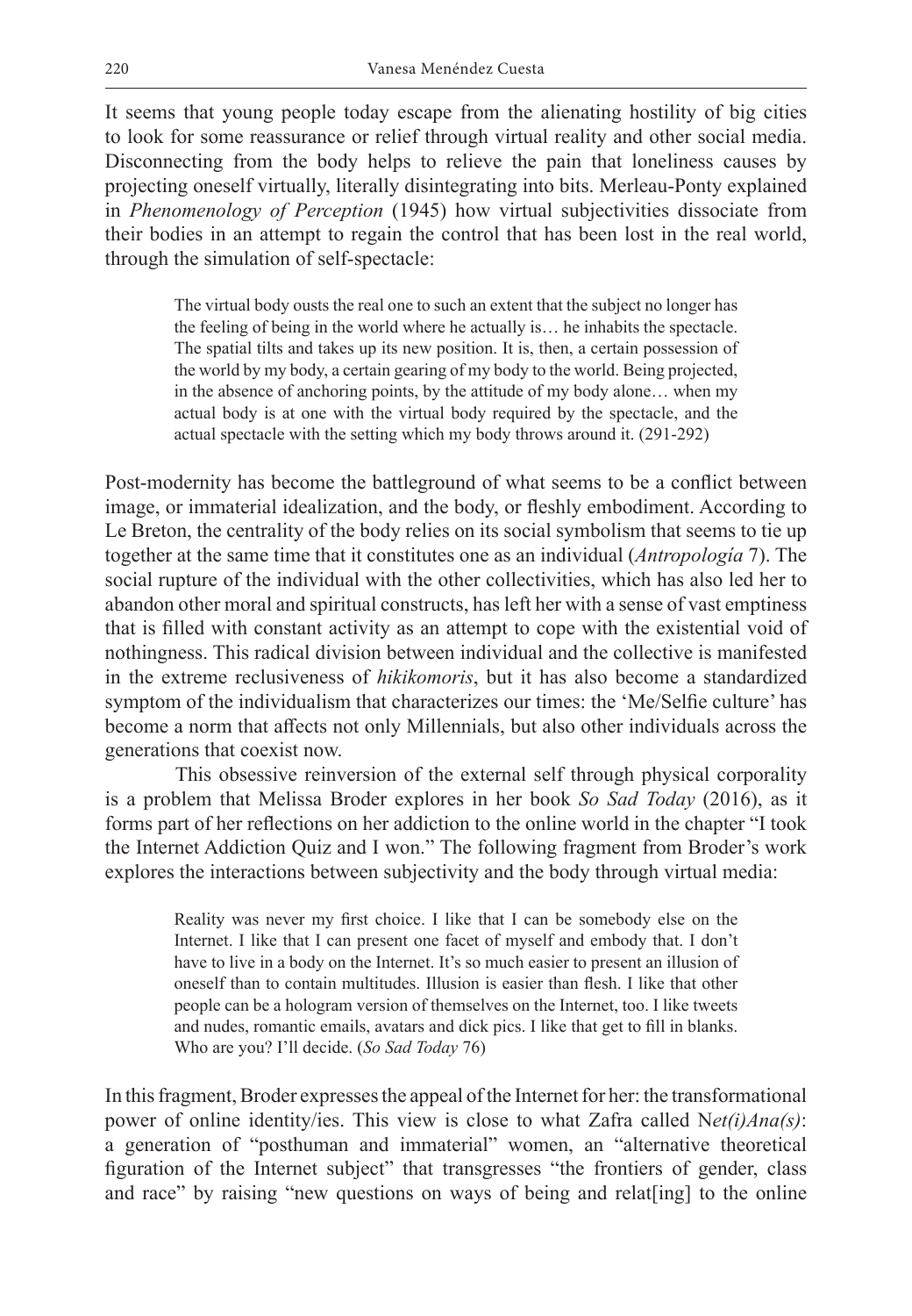universe" (23).<sup>2</sup> What Zafra tries to explain is that the virtual has opened the door, at least theoretically, for exploring subjectivity and finding ways of subverting realities through new languages available on the net. These new forms of construction of the immaterial are directly connected to the production of "desire," "meaning," "affection and emotivity," according to Zafra (148). Broder seems to express her distress about reality; in order to cope with it, she uses the Internet as a way to escape from those parts of her current existence that she does not like: "The Internet has given me the dopamine, attention, amplification, connection, and escape I seek…. The Internet has enhanced my taste for isolation. It has increased my solipsism and made me even more incapable of coping with reality" (76).

Broder's fear of reality is expressed in the poem "In want of rescue from the real" from her last book of poetry *Last Sext*:

Fantasies die so dry Still I held on Because the real is arctic And I am scared of death And I am scared of life (11)

The "fantasies" that "die so dry" in the poem refer to the "illusion" from the fragment of *So Sad Today*. The poetic voice argues that "the real is arctic" (Broder, *Last* 11): reality represents an extremely cold world while "fantasies" are ephemeral and leave her emptier each time ("die so dry") (11). It is interesting to note the synesthetic metaphors implied in each element of the opposition, "fantasies" versus "the real," as described in terms of sensations: one is "dry" while the other is "arctic." It seems that what the speaker finds relieving about fantasies is that, despite their futility, she does not have the sense of being living or dying in a real sense, as it is described in the closing lines: "And I am scared of death / And I am scared of life" (Broder, *Last* 11). As Broder claims in *So Sad Today,* the addictive power of the Internet relies on its infinite sense of "potential" and the fact that one loses contact with the real, with the materiality of corporeal sense of time and space: "There is something about the Internet that, even when it sucks, holds infinite potential all times" (88). As Broder claims, everything is possible in the online sphere. For Broder, the online space allows her to transcend the limitations of real corporeality, in a Cartesian fantasy that prioritizes the immaterial mind over the material body.

Hence, the Internet has become the epitome of social placebo: a fake supply of social interaction that is as volatile, flaky, and uncompromised that we are still not really certain about its future consequences, and how radically it is going to change the social fabric in the long term. What was once imagination is now supplied by the Internet in a way that passivizes, and even damages, one's creative potential to project mental images rather than being constantly exposed to the stimulation of the visual.

<sup>2</sup> *NETIANA: SUJETO POSTHUMANO* e inmaterial que n(h)ace en Internet. Figuración teorética alternativa del sujeto en red. Ficción política que rebasa las fronteras de género, clase y raza y que sugiere nuevas preguntas sobre las formas de ser y de relacionarnos en el universo on line (Zafra 23, my translation in the main text).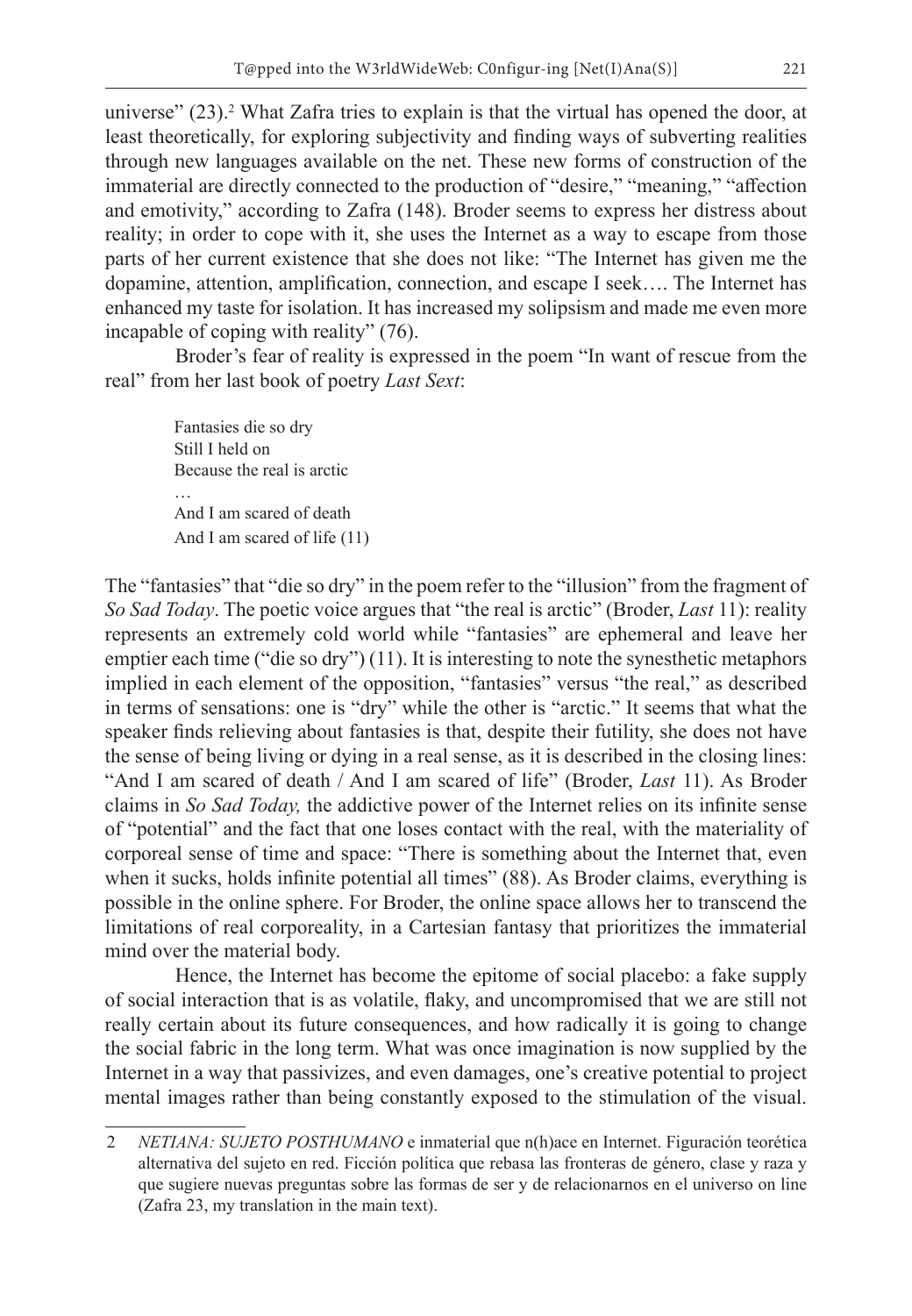As it is evident, the communication has been de-materialized as the body has been disembodied. As she keeps living, as Lipovetsky describes, as "glued to the screen and connected to net" (271), the body is left behind as a carcass that merely contains this highly virtualized subjectivity, a mind that is sucked into the addictive tentacle-likethreads of the online world wide web. In *El Hombre Postorgánico*, Sibilia speaks about the *post-organic man* as the new humanistic ideal to transcend this fleshly prison(cell), a similar vision to the one that is also mentioned in Plato's *Phaedo*: that the soul is imprisoned inside the body, just like the body has now become another limitation for the virtual possibilities of the hypermodern wo/man. Finally, the soul, that is our subjectivity, has found a way to get rid of, at least momentarily, the burden of corporeal existence by means of the virtual. This is what Sibilia argues in the following extract:

These biotechnological projects understand life as information, as a code that can and has to be manipulated and improved with instrumental digital help. As it happens in the "angelic" tendencies of the cyberculture and tele-informatics, with their proposals of the immortal mind through artificial intelligence and the overcoming of the physical space through the virtualization of the bodies in the data network. (*El Hombre,* 118)3

As she explains further, the quest for the hypermodern wo/man is a search for the "ethereal and eternal 'essence'" by employing "artificial intelligence and biotechnologies" that contribute to "cut[ting] off life by separating it from the body" (118). It is what Deleuze and Guattari defined as the "body without organs": "The BwO is what remains when you take everything away. What you take away is precisely the phantasy, and significances and subjectifications as a whole" (151). This form of disembodying the mind, our subjectivity, from its fleshly carcass corresponds to the accelerating form of identity construction through identities produced online.

There are some examples of this form of dissociation from the body in the poems by Mira Gonzalez from her first published book of poetry *I will never be beautiful enough to make us beautiful together* (2013). What is fascinating about these poems is the way Gonzalez expresses physical experiences of a detached, almost scientific, interaction between two individuals: as if dissecting the sensations through the language of the specific and the unemotional. The following fragment belongs to "I just need you to know exactly what I want without me having to say anything":

do you remember that dream I had where my fingers touched your fingers and we came to understand that our hands were capable of expressing complex emotions as separate entities from our bodies could you just put your mouth on my mouth next time you talk I have been trained through operant conditioning

<sup>3</sup> Esos proyectos [biotecnológicos] comprenden la vida como información, como un código que puede y debe ser manipulado y corregido con ayuda del instrumental digital. Como ocurre en las tendencias "angélicas" de la cibercultura y la teleinformática, con sus propuestas de inmortalidad de la mente mediante la inteligencia artificial y de superación del espacio físico a través de la virtualización de los cuerpos en las redes de datos (Sibilia, *El Hombre Postorgánico* 118). All quotes from Sibilia in the main text in my translation.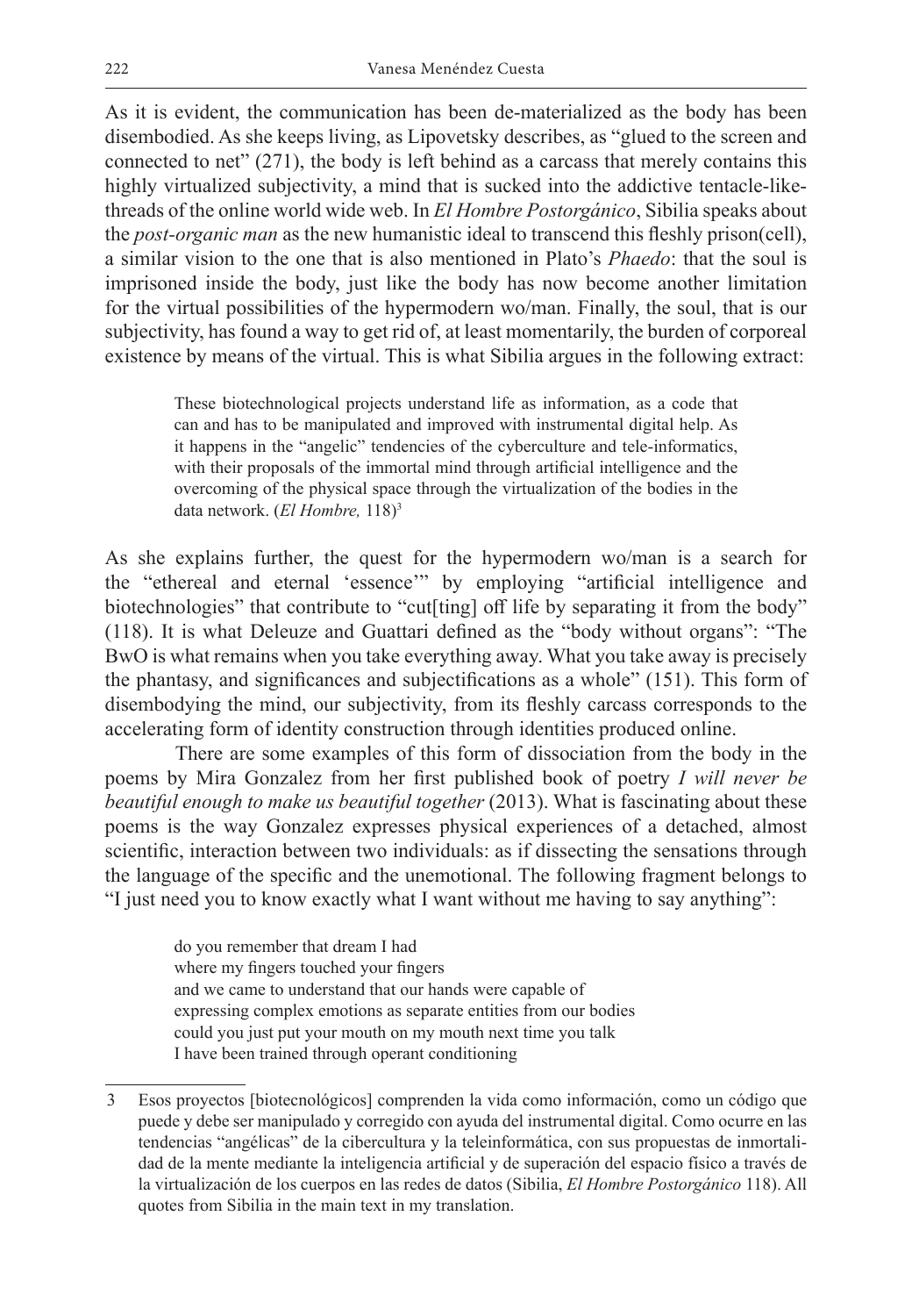to react negatively to romantic emotional stimulus now I feel comfort because your brain is encased in a skull a few miles away from here (17)

The memory that this poem deals with is triggered by the physical contact made possible by "my fingers touch[ing] your fingers" (17), as the poetic voice expresses her concern, and even astonishment, about how "our hands were capable of / expressing complex emotions as separate entities from our bodies" (17): what she is describing is the power of bodily performance to communicate emotions. What is also interesting to note is how reluctant she still is to totally engage in such experience, as it is expressed in the lines: "I have been trained through operant conditioning / to react negatively to romantic emotional stimulus" (17). The learning process that is mentioned in the poem is what is also known as *instrumental conditioning*, mostly consisting of modifying a certain behavior by reinforcement or punishment. In Gonzalez's case, her resistance to let her emotions overflow her goes hand in hand with the acceptance of punishment and the rejection of traditional romantic clichés in intimate interactions. This is what makes her avoidant since she finds "comfort because your brain / is encased in a skull a few miles away from here" (17). Somehow, it seems as if the poetic voice is relieved that the connection is not at a mental level, and the other person is not able to perceive the way she is thinking about that particular situation. But at the same time, the voice of the poem seems to find the idea of seducing her counterpart, of having a "loving" effect on the Other appealing:

now look at my face and tell me that my physical presence in the world has caused you to experience extreme disequilibrium are you able to confirm my existence in a strictly biological sense (17)

The chemical effects of love and affection on the body are clearly expressed in the lines "to experience extreme disequilibrium / are you able to confirm my existence in a strictly biological sense" (17): is she referring to experiencing emotions as a medium to re-connect with her physical body in a physiological sense?

Gonzalez's poem brings to mind a poem by Sarah Jean Alexander, "Human adults," from *Wildlives* (66-67), in particular due to its employment of biological metaphors in order to express a set of emotions related to affection, attachment, and love:

I want to tap on your skull from the outside: *Is anyone alive in there? Is anyone alive anywhere, really?* I want to put my ear against the hair on your head and hear the *ahhhhh* of a low, distant voice. (66, emphasis in the original)

Contrary to the indifference and lack of concern for the Other's well-being presented in Gonzalez's poem, the perspective offered by Alexander differs in the sense that there is an interest in getting to know what the other person might be thinking, by "tap[ping]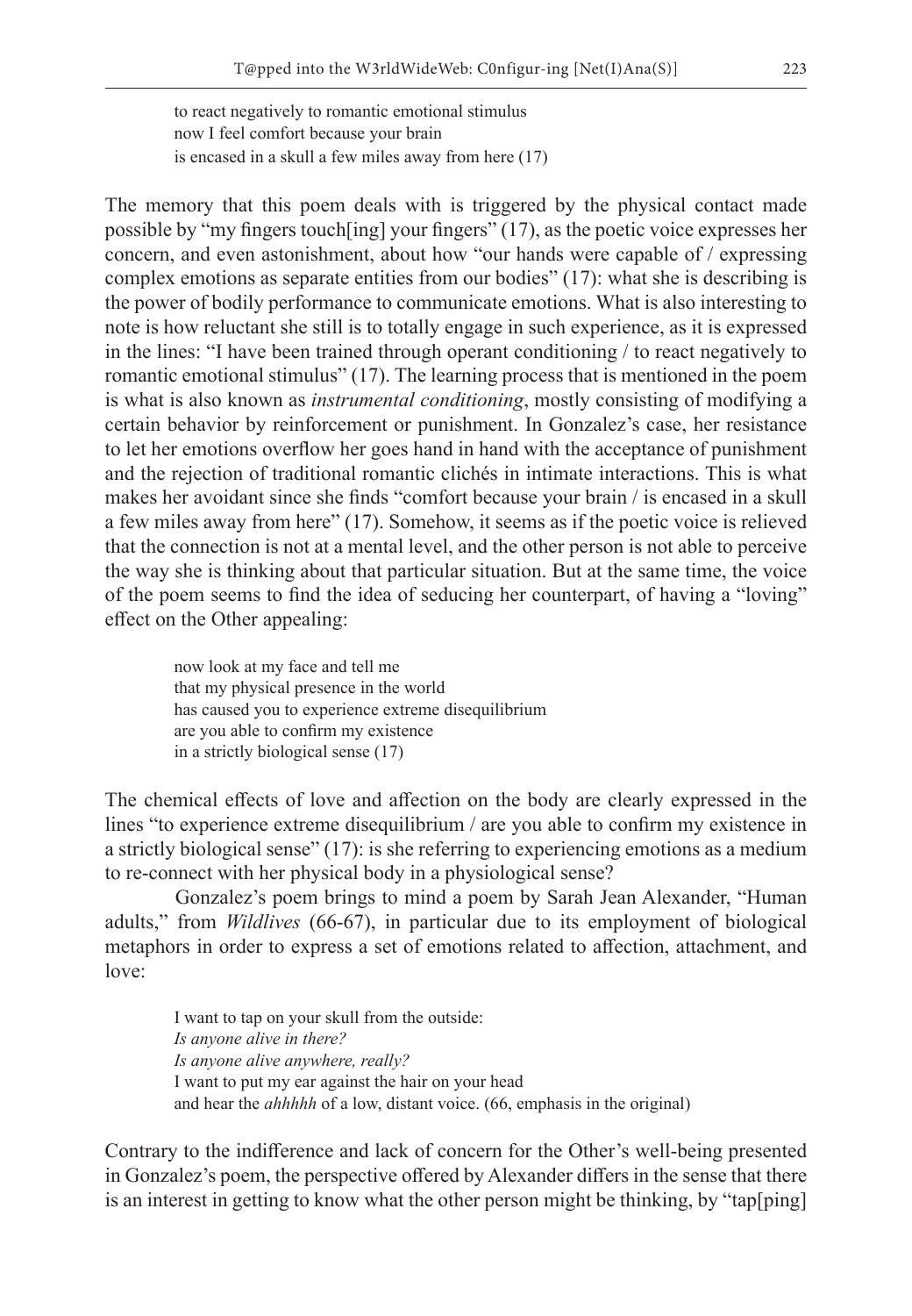on your skull from outside" (66). As Gonzalez also does, Alexander acknowledges that despite physical connection made possible by means of touch or direct physical contact, the ability to enter another person's thoughts is almost impossible, even frustrating, as it shows in her insistent rhetorical questions: "*Is anyone alive in there? / Is anyone alive anywhere, really?* (66). Later, her longing for a reaction from the other person is expressed through the onomatopoeia "*ahhhhh*" (66-67), which is repeated two more times throughout the poem. The lines from the onomatopoeia are clearly related to the myth of Echo: the nymph who fell in love with the self-absorbed Narcissus and was unable to express her desire for him. Like Echo, Alexander's poetic voice unsuccessfully attempts to communicate with her love interest: "I am whispering *ahhhh* / and waiting for you to hear" (67). She recognizes her own humiliating situation by describing her way of loving as "between stupid fast love / and not being able to see" (66). Hence, the poem by Alexander speaks from the point of view of unrequited love whereas Gonzalez sides with the unrequiting part.

Last, but not least, in Mira Gonzalez's "I will inevitably ruin our relationship," the poetic voice of the poem again describes her struggles to engage emotionally through bodily contact as a way to both dissociate from her own body and to disconnect from the Other(s):

I had this specific shitty feeling I closed my eyes and thought about virtual particles that cease to exist when they are not observed the momentum of a virtual particle is uncertain according to the uncertainty principle it is also uncertain whether or not I existed while I was kissing you (31)

In the fragment presented above, the "virtual particles" stand as a metaphor for visibility and perception: this is evident when the poetic voice relates the existence of these particular objects through the perception of vision: "I closed my eyes when they are not observed / that cease to exist when they are not observed" (31). It seems that the hypermodern motto of the current times is to be seen in order to be. This is what in her book *La intimidad como espectáculo* (2008) Sibilia calls "the tyrannies of visibility," which consist of constant public exposure of the self, mainly through the social media, that leads towards "a mere exacerbation of certain narcissism, voyeurism and exhibitionism, always latent" (105).<sup>4</sup> As the Argentinian anthropologist suggests, one has "to *appear* in order to *be*" (Sibilia 130, emphasis in the original), which directly links one's existence with the performativity of "appearances, the spectacle and visibility" (Sibilia 130). This form of performativity also seems to be validated by "other people's eyes and, above all, the coveted trophy of *being seen*" (Sibilia 130, emphasis in the original). In Gonzalez's poem, the gaze of others does not only determine one's existence, but also one's gaze determines one's own existence in the world: as she closes her own eyes while kissing, she "is also uncertain whether or not… [she] existed," which is "this specific shitty feeling" (Gonzalez 31) the poetic voice mentions at the beginning of the poem: she compares herself to the "virtual

<sup>4</sup> …una mera exacerbación de cierto narcisismo, voyeurismo y exhibicionismo siempre latentes (Sibilia, *La intimidad* 105).